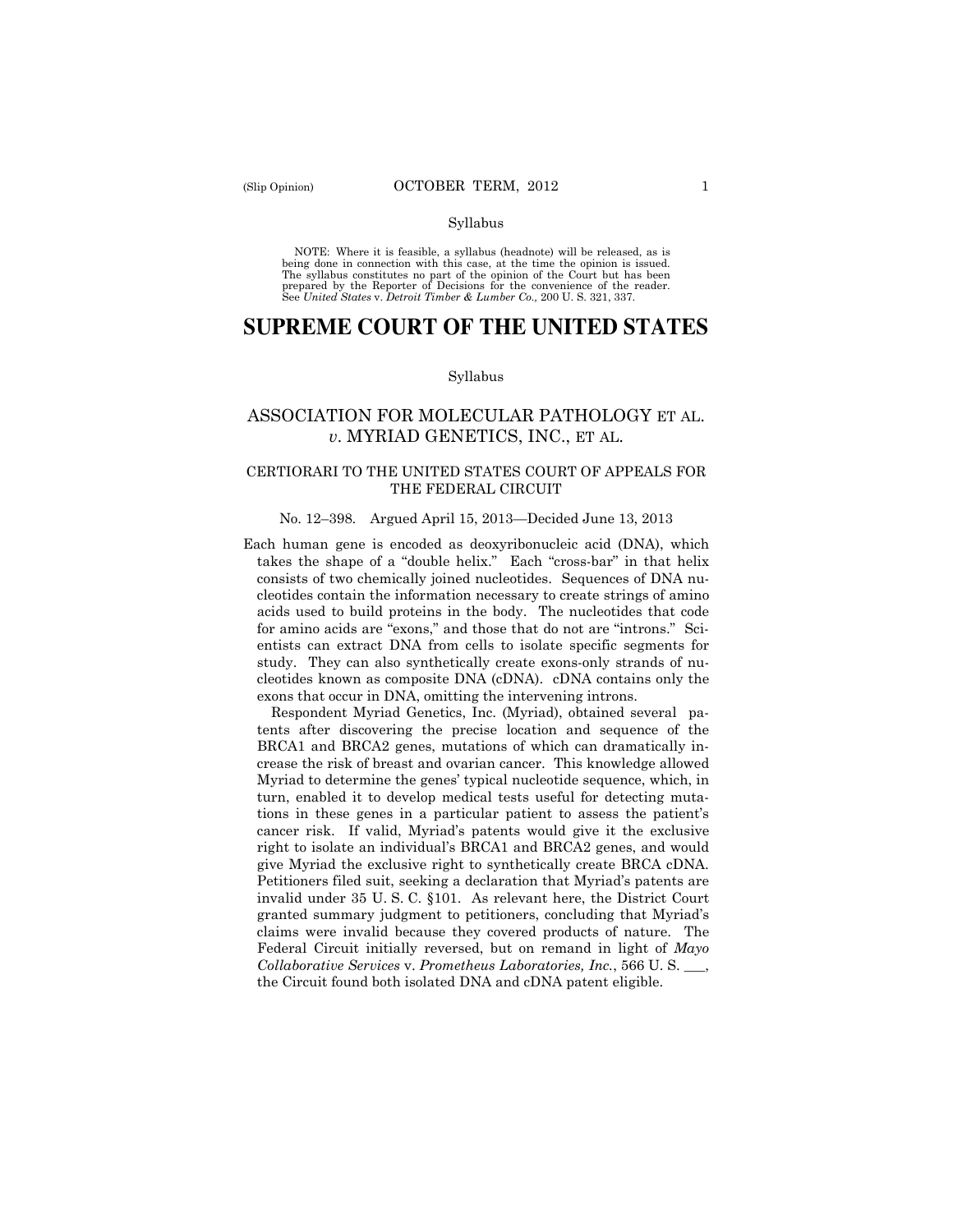### 2 ASSOCIATION FOR MOLECULAR PATHOLOGY *v.*  MYRIAD GENETICS, INC. Syllabus

*Held*: A naturally occurring DNA segment is a product of nature and not patent eligible merely because it has been isolated, but cDNA is patent eligible because it is not naturally occurring. Pp. 10–18.

(a) The Patent Act permits patents to be issued to "[w]hoever invents or discovers any new and useful ... composition of matter,"  $§101$ , but "laws of nature, natural phenomena, and abstract ideas" "'are basic tools of scientific and technological work'" that lie beyond the domain of patent protection, *Mayo, supra,* at \_\_\_. The rule against patents on naturally occurring things has limits, however. Patent protection strikes a delicate balance between creating "incentives that lead to creation, invention, and discovery" and "imped[ing] the flow of information that might permit, indeed spur, invention.' *Id.*, at \_\_\_. This standard is used to determine whether Myriad's patents claim a "new and useful  $\ldots$  composition of matter," §101, or claim naturally occurring phenomena. Pp. 10-11.

(b) Myriad's DNA claim falls within the law of nature exception. Myriad's principal contribution was uncovering the precise location and genetic sequence of the BRCA1 and BRCA2 genes. *Diamond* v. *Chakrabarty*, 447 U. S. 303, is central to the patent-eligibility inquiry whether such action was new "with markedly different characteristics from any found in nature,^ *id.,* at 310. Myriad did not create or alter either the genetic information encoded in the BCRA1 and BCRA2 genes or the genetic structure of the DNA. It found an important and useful gene, but groundbreaking, innovative, or even brilliant discovery does not by itself satisfy the §101 inquiry. See *Funk Brothers Seed Co.* v. *Kalo Inoculant Co.*, 333 U. S. 127. Finding the location of the BRCA1 and BRCA2 genes does not render the genes patent eligible "new  $\ldots$  composition[s] of matter," §101. Myriad's patent descriptions highlight the problem with its claims: They detail the extensive process of discovery, but extensive effort alone is insufficient to satisfy §101's demands. Myriad's claims are not saved by the fact that isolating DNA from the human genome severs the chemical bonds that bind gene molecules together. The claims are not expressed in terms of chemical composition, nor do they rely on the chemical changes resulting from the isolation of a particular DNA section. Instead, they focus on the genetic information encoded in the BRCA1 and BRCA2 genes. Finally, Myriad argues that the Patent and Trademark Office's past practice of awarding gene patents is entitled to deference, citing *J. E. M. Ag Supply, Inc.* v. *Pioneer Hi-Bred*  Int'l, Inc., 534 U.S. 124, a case where Congress had endorsed a PTO practice in subsequent legislation. There has been no such endorsement here, and the United States argued in the Federal Circuit and in this Court that isolated DNA was not patent eligible under §101. Pp. 12-16.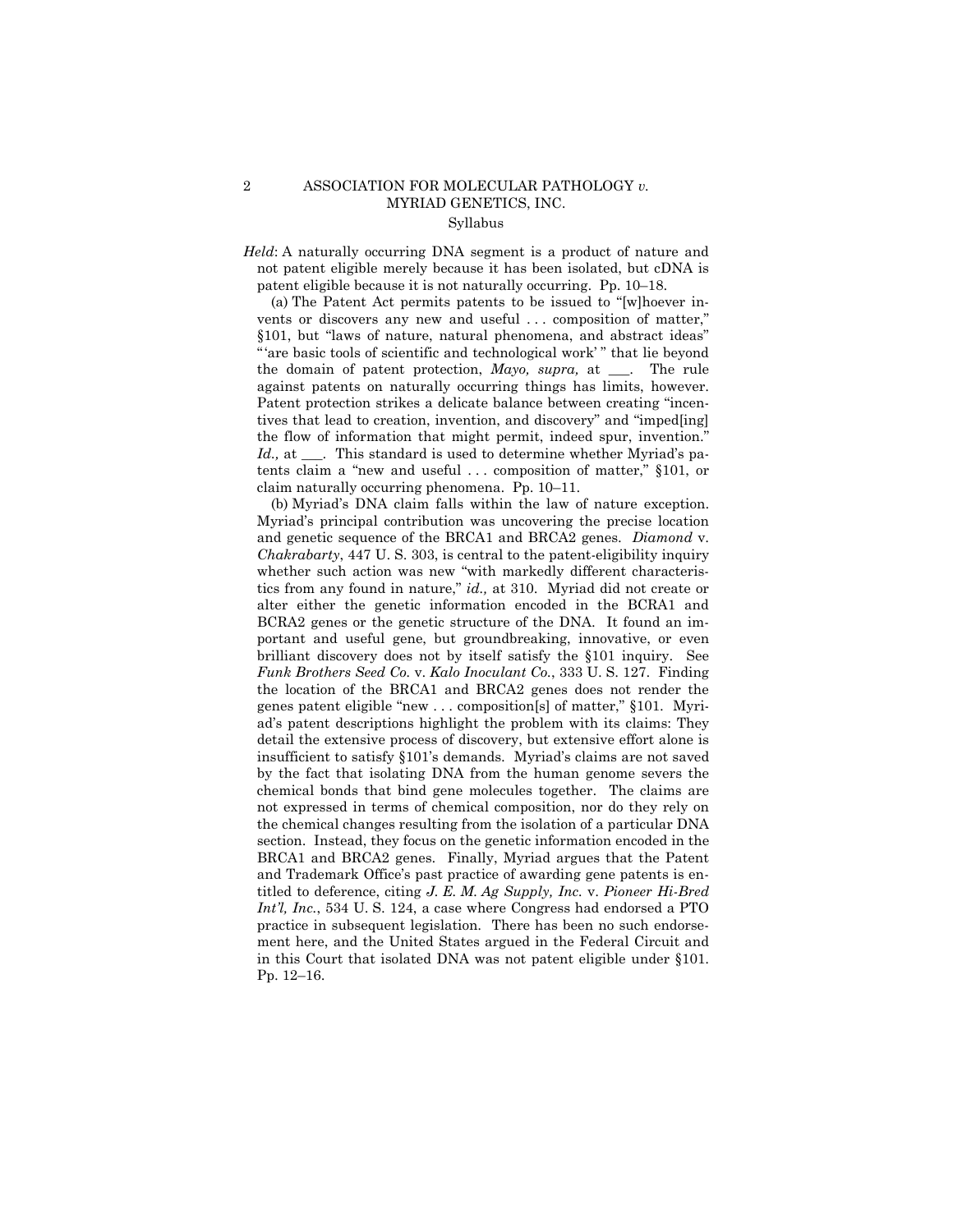#### Syllabus

 $(c)$  cDNA is not a "product of nature," so it is patent eligible under §101. cDNA does not present the same obstacles to patentability as naturally occurring, isolated DNA segments. Its creation results in an exons-only molecule, which is not naturally occurring. Its order of the exons may be dictated by nature, but the lab technician unquestionably creates something new when introns are removed from a DNA sequence to make cDNA. Pp. 16-17.

(d) This case, it is important to note, does not involve method claims, patents on new applications of knowledge about the BRCA1 and BRCA2 genes, or the patentability of DNA in which the order of the naturally occurring nucleotides has been altered. Pp.  $17-18$ .

689 F. 3d 1303, affirmed in part and reversed in part.

 C. J., and KENNEDY, GINSBURG, BREYER, ALITO, SOTOMAYOR, and KAGAN, THOMAS, J., delivered the opinion of the Court, in which ROBERTS, JJ., joined, and in which SCALIA, J., joined in part. SCALIA, J., filed an opinion concurring in part and concurring in the judgment.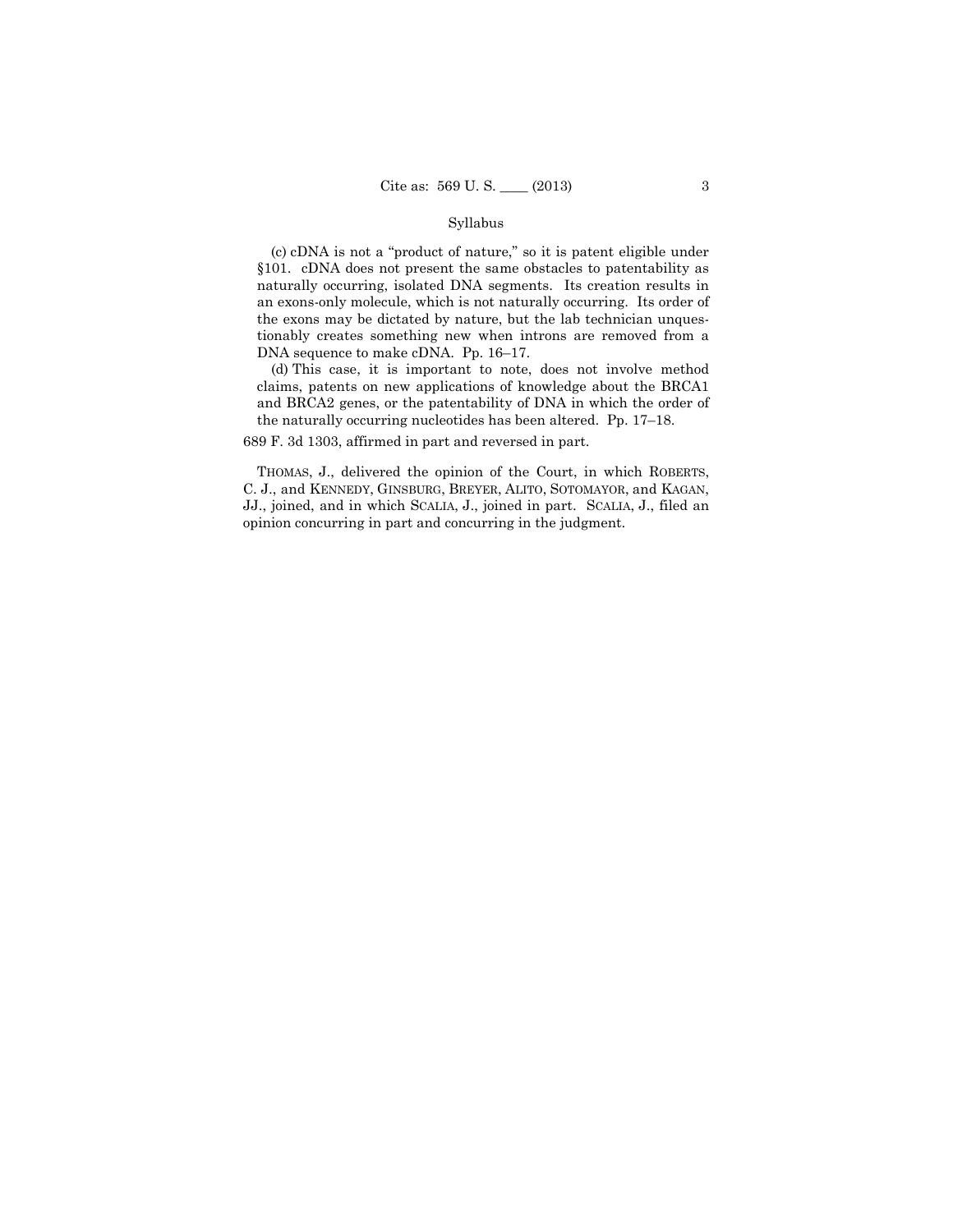preliminary print of the United States Reports. Readers are requested to notify the Reporter of Decisions, Supreme Court of the United States, Wash- ington, D. C. 20543, of any typographical or other formal errors, in order that corrections may be made before the preliminary print goes to press. NOTICE: This opinion is subject to formal revision before publication in the

### $\frac{1}{2}$  , where  $\frac{1}{2}$ SUPREME COURT OF THE UNITED STATES

#### $\frac{1}{2}$  ,  $\frac{1}{2}$  ,  $\frac{1}{2}$  ,  $\frac{1}{2}$  ,  $\frac{1}{2}$  ,  $\frac{1}{2}$ No. 12-398

## ASSOCIATION FOR MOLECULAR PATHOLOGY, ET AL., PETITIONERS *v.* MYRIAD GENETICS, INC., ET AL.

### ON WRIT OF CERTIORARI TO THE UNITED STATES COURT OF APPEALS FOR THE FEDERAL CIRCUIT

[June 13, 2013]

JUSTICE THOMAS delivered the opinion of the Court.

Respondent Myriad Genetics, Inc. (Myriad), discovered the precise location and sequence of two human genes, mutations of which can substantially increase the risks of breast and ovarian cancer. Myriad obtained a number of patents based upon its discovery. This case involves claims from three of them and requires us to resolve whether a naturally occurring segment of deoxyribonucleic acid (DNA) is patent eligible under 35 U. S. C. §101 by virtue of its isolation from the rest of the human genome. We also address the patent eligibility of synthetically created DNA known as complementary DNA (cDNA), which contains the same protein-coding information found in a segment of natural DNA but omits portions within the DNA segment that do not code for proteins. For the reasons that follow, we hold that a naturally occurring DNA segment is a product of nature and not patent eligible merely because it has been isolated, but that cDNA is patent eligible because it is not naturally occurring. We, therefore, affirm in part and reverse in part the decision of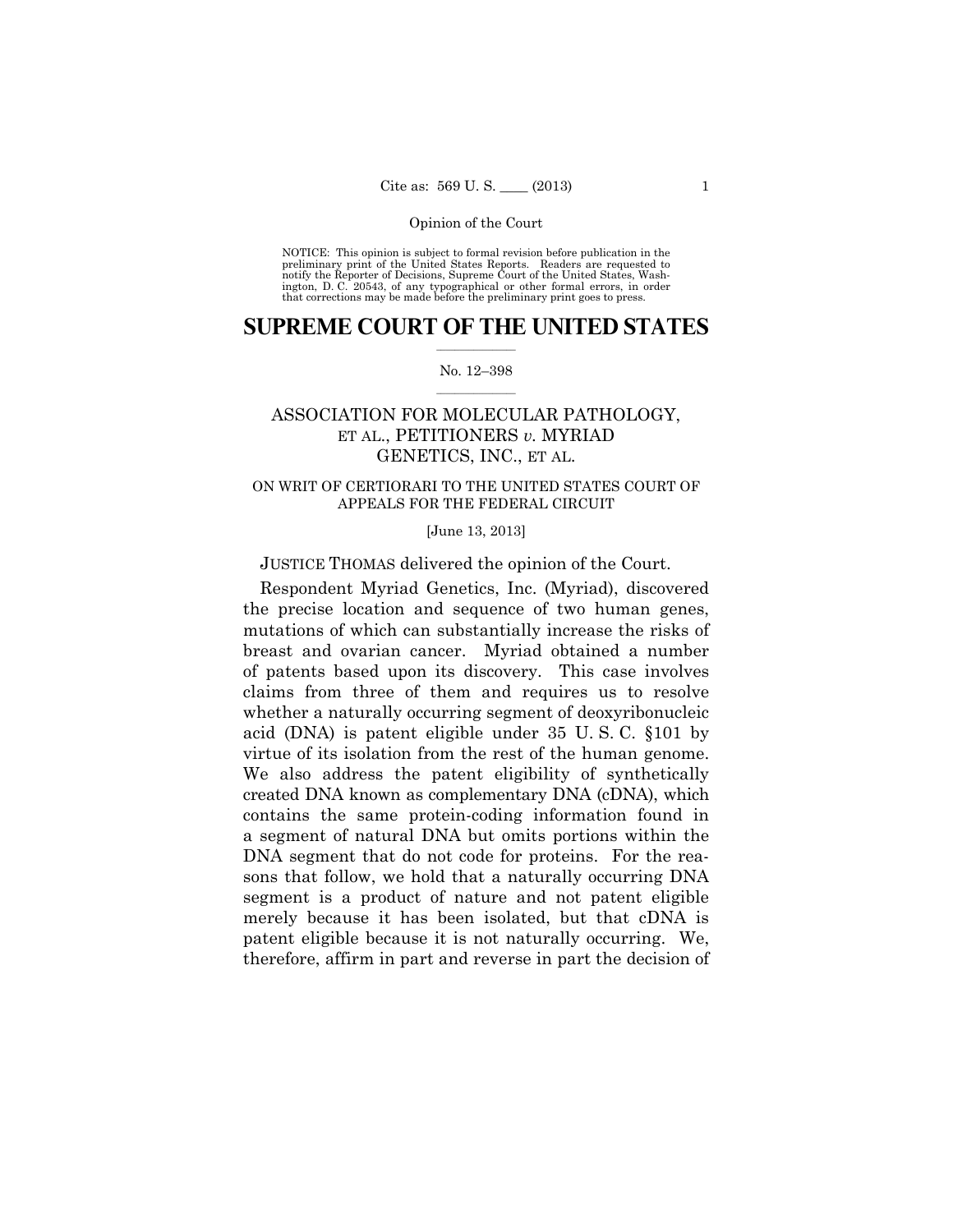the United States Court of Appeals for the Federal Circuit.

### I A

Genes form the basis for hereditary traits in living organisms. See generally *Association for Molecular Pathology* v. *United States Patent and Trademark Office*, 702 F. Supp. 2d  $181, 192-211$  (SDNY 2010). The human genome consists of approximately 22,000 genes packed into 23 pairs of chromosomes. Each gene is encoded as DNA, which takes the shape of the familiar "double helix" that Doctors James Watson and Francis Crick first described in 1953. Each "cross-bar" in the DNA helix consists of two chemically joined nucleotides. The possible nucleotides are adenine (A), thymine (T), cytosine (C), and guanine (G), each of which binds naturally with another nucleotide: A pairs with T; C pairs with G. The nucleotide cross-bars are chemically connected to a sugar-phosphate backbone that forms the outside framework of the DNA helix. Sequences of DNA nucleotides contain the information necessary to create strings of amino acids, which in turn are used in the body to build proteins. Only some DNA nucleotides, however, code for amino acids; these nucleotides are known as "exons." Nucleotides that do not code for amino acids, in contrast, are known as "introns."

Creation of proteins from DNA involves two principal steps, known as transcription and translation. In transcription, the bonds between DNA nucleotides separate, and the DNA helix unwinds into two single strands. A single strand is used as a template to create a complementary ribonucleic acid (RNA) strand. The nucleotides on the DNA strand pair naturally with their counterparts, with the exception that RNA uses the nucleotide base uracil (U) instead of thymine (T). Transcription results in a single strand RNA molecule, known as pre-RNA, whose nucleotides form an inverse image of the DNA strand from which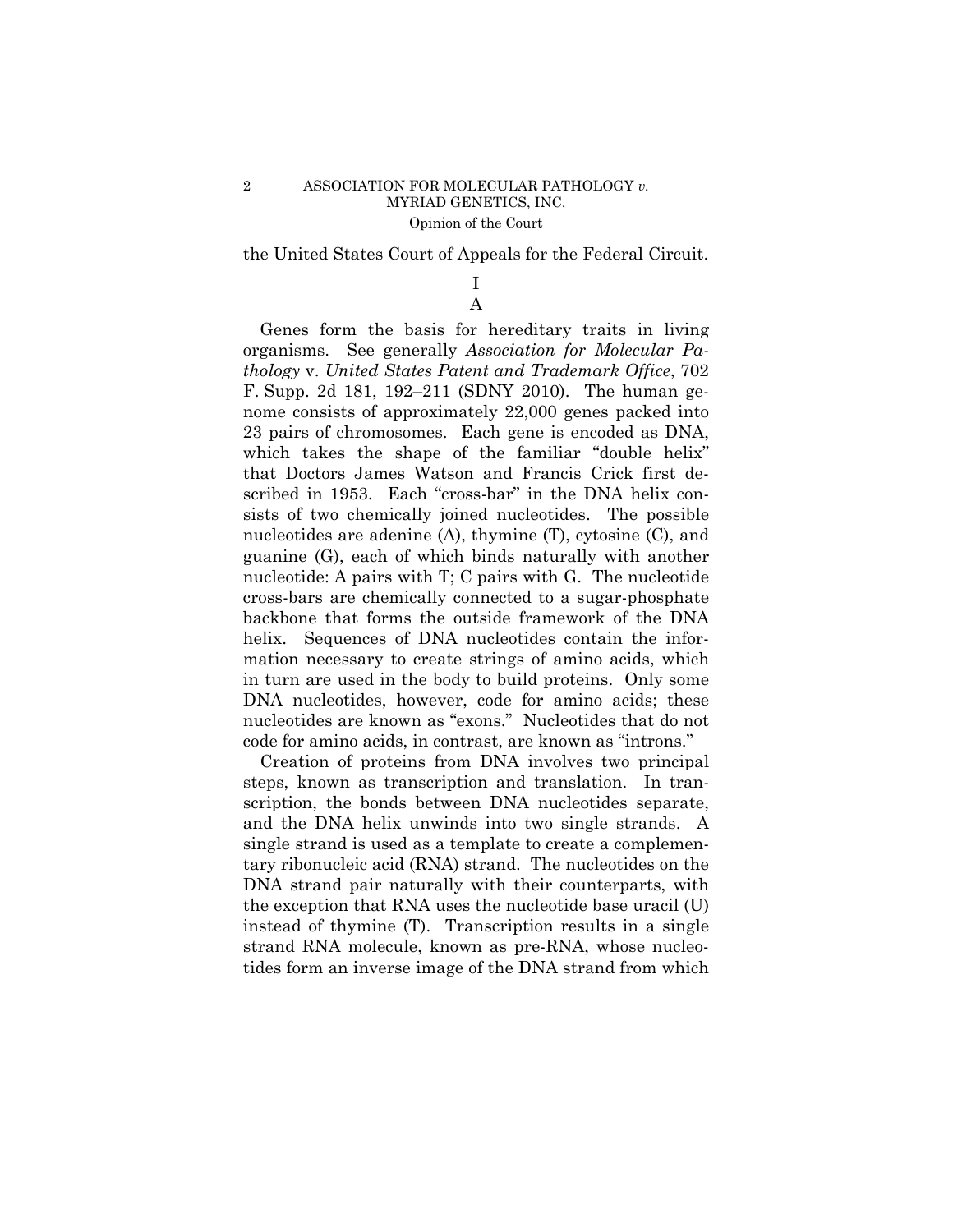it was created. Pre-RNA still contains nucleotides corresponding to both the exons and introns in the DNA molecule. The pre-RNA is then naturally "spliced" by the physical removal of the introns. The resulting product is a strand of RNA that contains nucleotides corresponding only to the exons from the original DNA strand. The exons-only strand is known as messenger RNA (mRNA), which creates amino acids through translation. In translation, cellular structures known as ribosomes read each set of three nucleotides, known as codons, in the mRNA. Each codon either tells the ribosomes which of the 20 possible amino acids to synthesize or provides a stop signal that ends amino acid production.

DNA's informational sequences and the processes that create mRNA, amino acids, and proteins occur naturally within cells. Scientists can, however, extract DNA from cells using well known laboratory methods. These methods allow scientists to isolate specific segments of DNA for instance, a particular gene or part of a gene—which can then be further studied, manipulated, or used. It is also possible to create DNA synthetically through processes similarly well known in the field of genetics. One such method begins with an mRNA molecule and uses the natural bonding properties of nucleotides to create a new, synthetic DNA molecule. The result is the inverse of the mRNA's inverse image of the original DNA, with one important distinction: Because the natural creation of mRNA involves splicing that removes introns, the synthetic DNA created from mRNA also contains only the exon sequences. This synthetic DNA created in the laboratory from mRNA is known as complementary DNA (cDNA).

Changes in the genetic sequence are called mutations. Mutations can be as small as the alteration of a single nucleotide—a change affecting only one letter in the genetic code. Such small-scale changes can produce an entirely different amino acid or can end protein production alto-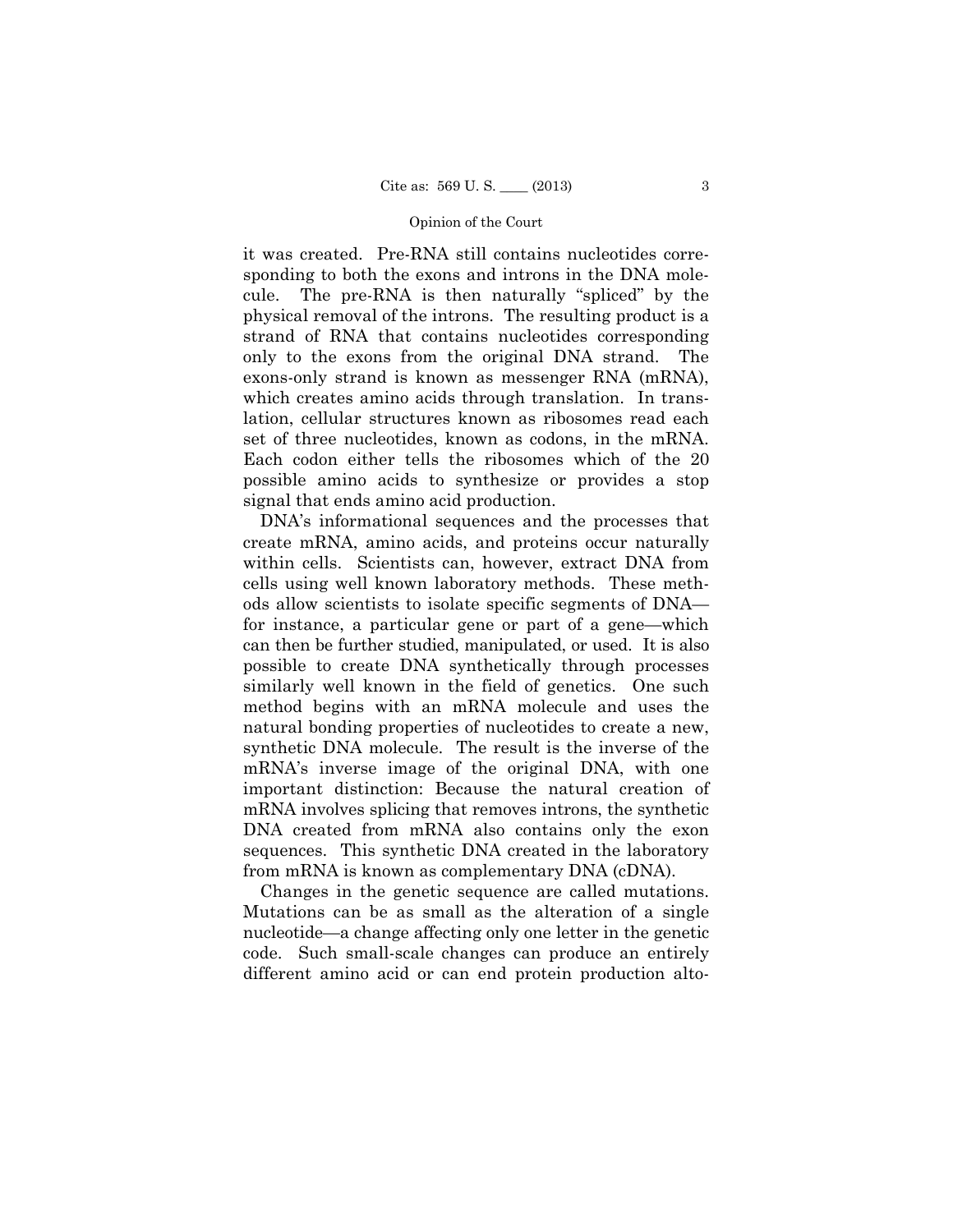gether. Large changes, involving the deletion, rearrangement, or duplication of hundreds or even millions of nucleotides, can result in the elimination, misplacement, or duplication of entire genes. Some mutations are harmless, but others can cause disease or increase the risk of disease. As a result, the study of genetics can lead to valuable medical breakthroughs.

### B

This case involves patents filed by Myriad after it made one such medical breakthrough. Myriad discovered the precise location and sequence of what are now known as the BRCA1 and BRCA2 genes. Mutations in these genes can dramatically increase an individual's risk of developing breast and ovarian cancer. The average American woman has a 12- to 13-percent risk of developing breast cancer, but for women with certain genetic mutations, the risk can range between 50 and 80 percent for breast cancer and between 20 and 50 percent for ovarian cancer. Before Myriad's discovery of the BRCA1 and BRCA2 genes, scientists knew that heredity played a role in establishing a woman's risk of developing breast and ovarian cancer, but they did not know which genes were associated with those cancers.

 mosome 13 has approximately 114 million. *Association*  Myriad identified the exact location of the BRCA1 and BRCA2 genes on chromosomes 17 and 13. Chromosome 17 has approximately 80 million nucleotides, and chro*for Molecular Pathology* v. *United States Patent and Trademark Office*, 689 F. 3d 1303, 1328 (CA Fed. 2012). Within those chromosomes, the BRCA1 and BRCA2 genes are each about 80,000 nucleotides long. If just exons are counted, the BRCA1 gene is only about 5,500 nucleotides long; for the BRCA2 gene, that number is about 10,200. *Ibid.* Knowledge of the location of the BRCA1 and BRCA2 genes allowed Myriad to determine their typical nucleotide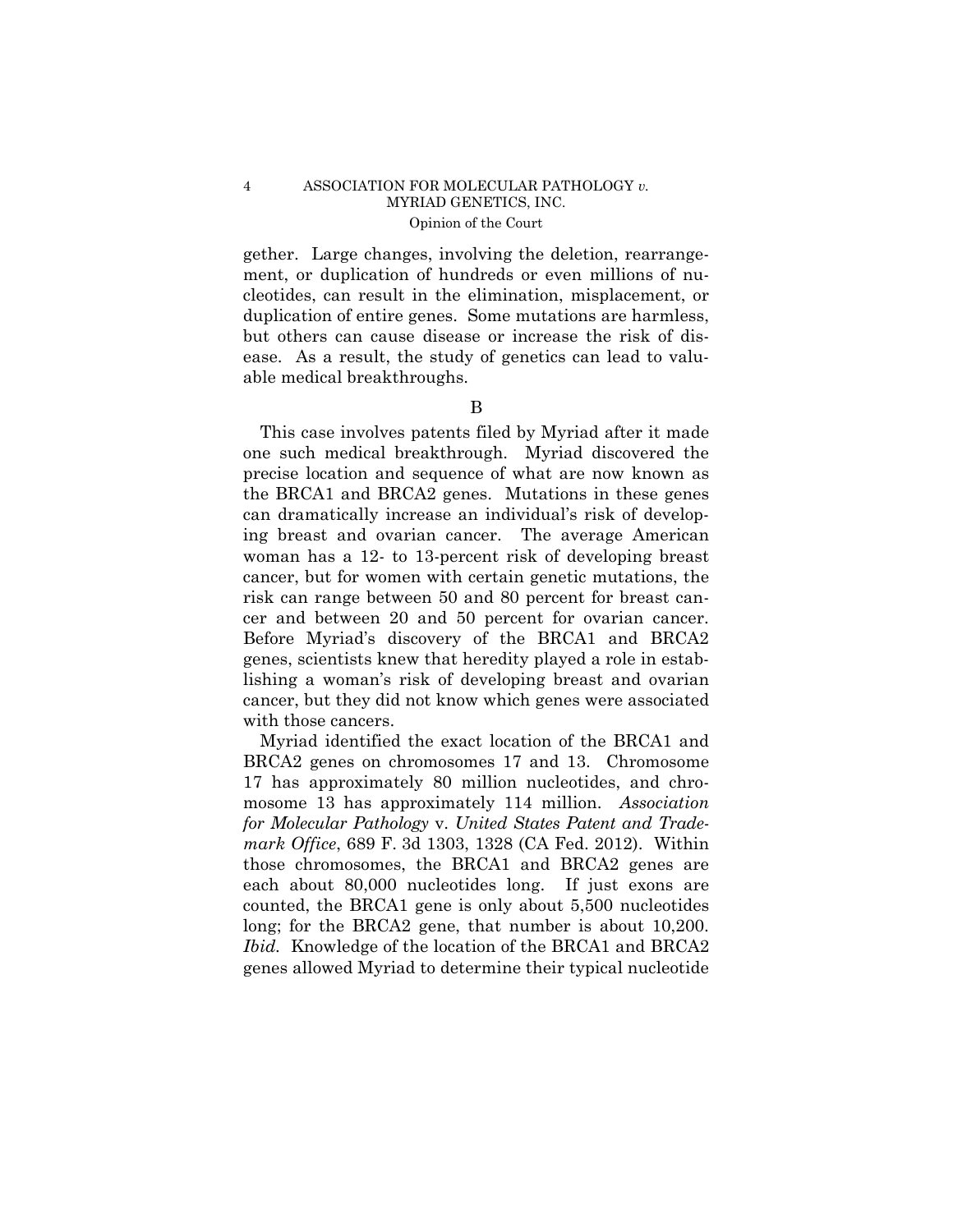sequence.<sup>1</sup> That information, in turn, enabled Myriad to develop medical tests that are useful for detecting mutations in a patient's BRCA1 and BRCA2 genes and thereby assessing whether the patient has an increased risk of cancer.

Once it found the location and sequence of the BRCA1 and BRCA2 genes, Myriad sought and obtained a number of patents. Nine composition claims from three of those patents are at issue in this case.2 See *id.*, at 1309, and n. 1 (noting composition claims). Claims 1, 2, 5, and 6 from the '282 patent are representative. The first claim asserts a patent on "[a]n isolated DNA coding for a BRCA1 polypeptide," which has "the amino acid sequence set forth in SEQ ID NO:2." App. 822. SEQ ID NO:2 sets forth a list of 1,863 amino acids that the typical BRCA1 gene encodes. See *id.*, at 785–790. Put differently, claim 1 asserts a patent claim on the DNA code that tells a cell to produce the string of BRCA1 amino acids listed in SEQ ID NO:2.

 long list of data, in this instance the sequence of cDNA that SEQ ID NO:1's "MOLECULE TYPE:" is "cDNA"). As a re-Claim  $2$  of the  $282$  patent operates similarly. It claims "[t]he isolated DNA of claim 1, wherein said DNA has the nucleotide sequence set forth in SEQ ID NO:1." *Id.*, at 822. Like SEQ ID NO:2, SEQ ID NO:1 sets forth a codes for the BRCA1 amino acids listed in claim 1. Importantly, SEQ ID NO:1 lists only the cDNA exons in the BRCA1 gene, rather than a full DNA sequence containing both exons and introns. See *id.,* at 779 (stating that sult, the Federal Circuit recognized that claim 2 asserts a patent on the cDNA nucleotide sequence listed in SEQ ID

 $1$ Technically, there is no "typical" gene because nucleotide sequences vary between individuals, sometimes dramatically. Geneticists refer to the most common variations of genes as "wild types."<br> $2\text{At issue are claims 1, 2, 5, 6, and 7 of U. S. Patent 5,747,282 (the$ 

<sup>&#</sup>x27;282 patent), claim 1 of U.S. Patent  $5,693,473$  (the '473 patent), and claims 1, 6, and 7 of U.S. Patent  $5,837,492$  (the  $492$  patent).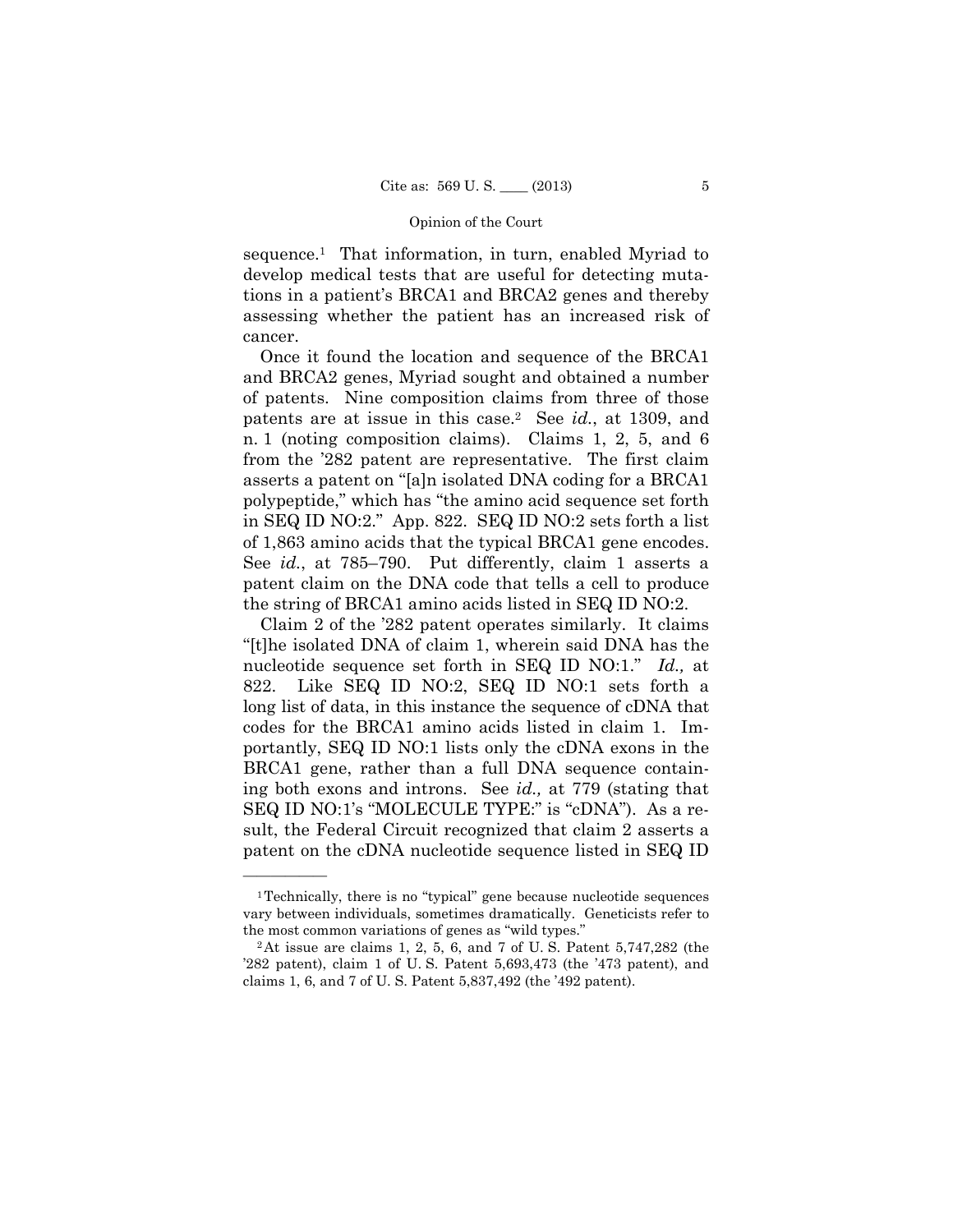NO:1, which codes for the typical BRCA1 gene. 689 F. 3d, at 1326, n. 9; *id.,* at 1337 (Moore, J., concurring in part); *id.,* at 1356 (Bryson, J., concurring in part and dissenting in part).

Claim 5 of the '282 patent claims a subset of the data in claim 1. In particular, it claims "[a]n isolated DNA having at least 15 nucleotides of the DNA of claim 1." App. 822. The practical effect of claim 5 is to assert a patent on any series of 15 nucleotides that exist in the typical BRCA1 gene. Because the BRCA1 gene is thousands of nucleotides long, even BRCA1 genes with substantial mutations are likely to contain at least one segment of 15 nucleotides that correspond to the typical BRCA1 gene. Similarly, claim 6 of the  $282$  patent claims "[a]n isolated DNA having at least 15 nucleotides of the DNA of claim 2." *Ibid.* This claim operates similarly to claim 5, except that it references the cDNA-based claim 2. The remaining claims at issue are similar, though several list common mutations rather than typical BRCA1 and BRCA2 sequences. See *ibid.* (claim 7 of the '282 patent); *id.*, at 930 (claim 1 of the  $'473$  patent); *id.*, at 1028 (claims 1, 6, and 7 of the  $'492$ patent).

C

Myriad's patents would, if valid, give it the exclusive right to isolate an individual's BRCA1 and BRCA2 genes (or any strand of 15 or more nucleotides within the genes) by breaking the covalent bonds that connect the DNA to the rest of the individual's genome. The patents would also give Myriad the exclusive right to synthetically create BRCA cDNA. In Myriad's view, manipulating BRCA DNA in either of these fashions triggers its "right to exclude" others from making" its patented composition of matter under the Patent Act.  $35 \text{ U.S. C. }$   $$154(a)(1);$  see also  $\S 271(a)$  ("Whoever without authority makes ... any patented invention  $\ldots$  infringes the patent".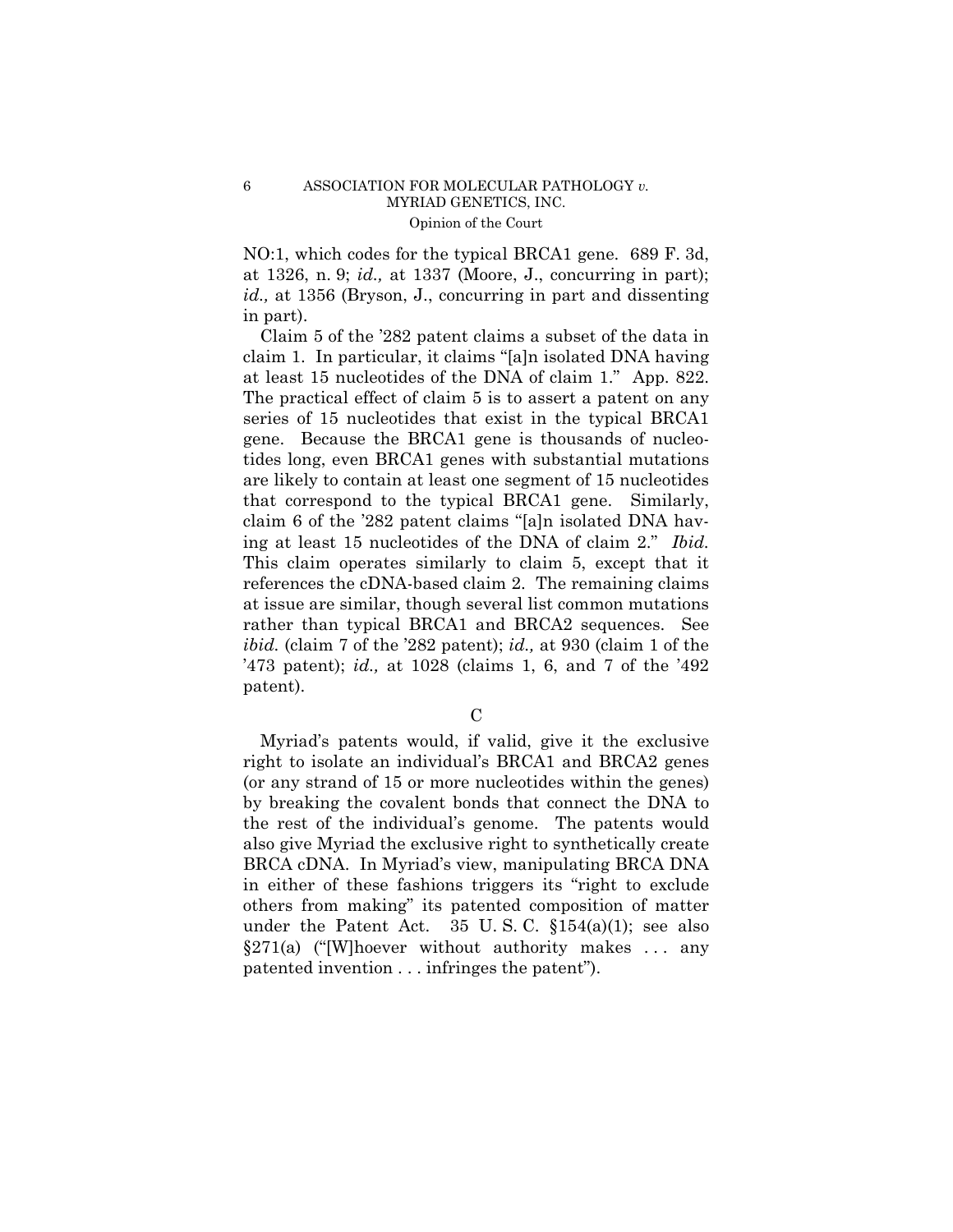But isolation is necessary to conduct genetic testing, and Myriad was not the only entity to offer BRCA testing after it discovered the genes. The University of Pennsylvania's Genetic Diagnostic Laboratory (GDL) and others provided genetic testing services to women. Petitioner Dr. Harry Ostrer, then a researcher at New York University School of Medicine, routinely sent his patients' DNA samples to GDL for testing. After learning of GDL's testing and Ostrer's activities, Myriad sent letters to them asserting that the genetic testing infringed Myriad's patents. App. 94–95 (Ostrer letter). In response, GDL agreed to stop testing and informed Ostrer that it would no longer accept patient samples. Myriad also filed patent infringement suits against other entities that performed BRCA testing, resulting in settlements in which the defendants agreed to cease all allegedly infringing activity. 689 F. 3d, at 1315. Myriad, thus, solidified its position as the only entity providing BRCA testing.

Some years later, petitioner Ostrer, along with medical patients, advocacy groups, and other doctors, filed this lawsuit seeking a declaration that Myriad's patents are invalid under 35 U. S. C. §101. 702 F. Supp. 2d, at 186. Citing this Court's decision in *MedImmune, Inc.* v. *Genentech, Inc.*, 549 U. S. 118 (2007), the District Court denied Myriad's motion to dismiss for lack of standing. *Association for Molecular Pathology* v. *United States Patent and Trademark Office*, 669 F. Supp. 2d 365, 385–392 (SDNY 2009). The District Court then granted summary judgment to petitioners on the composition claims at issue in this case based on its conclusion that Myriad's claims, including claims related to cDNA, were invalid because they covered products of nature.  $702$  F. Supp. 2d, at  $220$ – 237. The Federal Circuit reversed, *Association for Molecular Pathology* v. *United States Patent and Trademark Office*, 653 F. 3d 1329 (2011), and this Court granted the petition for certiorari, vacated the judgment, and re-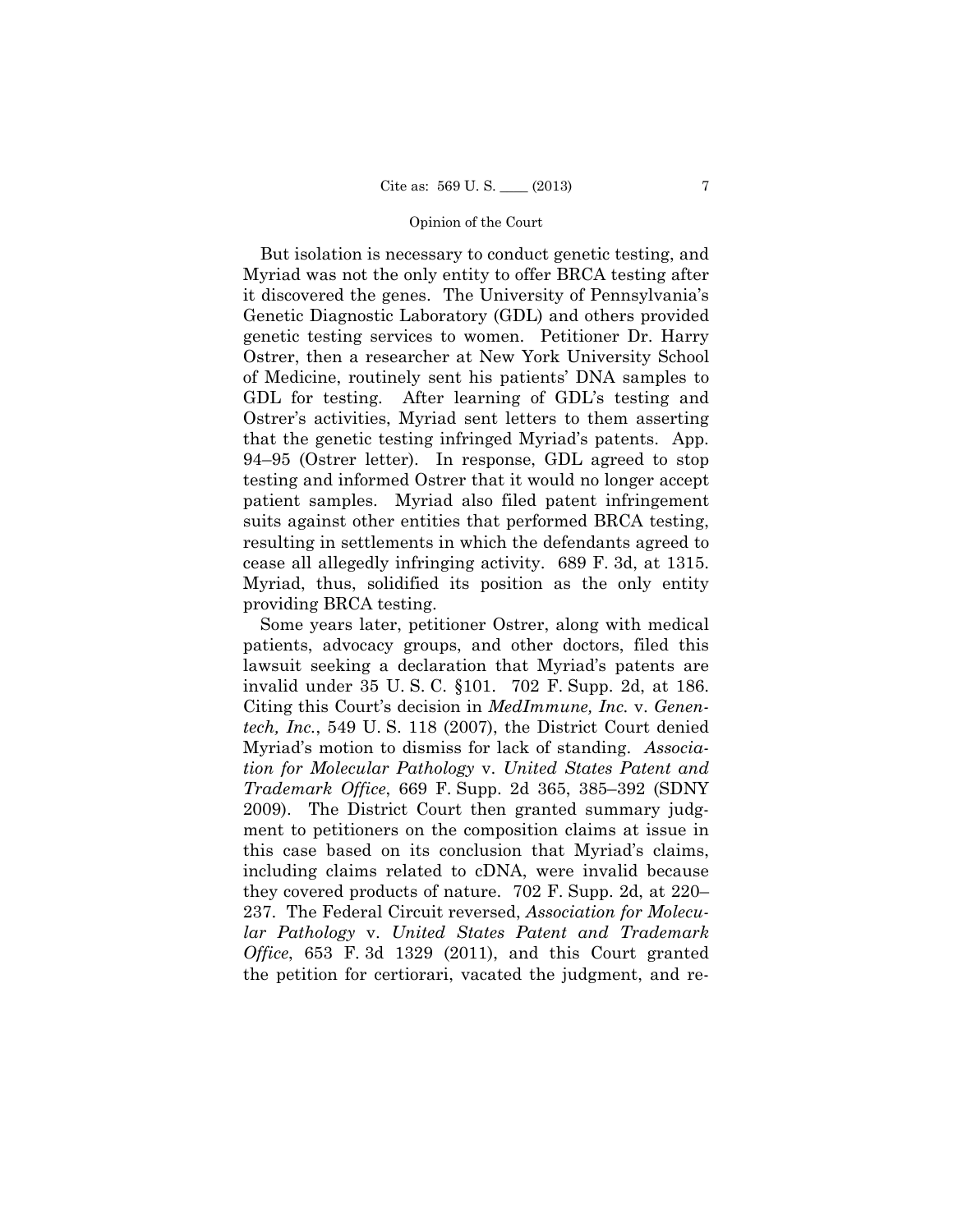manded the case in light of *Mayo Collaborative Services* v. *Prometheus Laboratories, Inc.*, 566 U. S. \_\_\_ (2012). See *Association for Molecular Pathology* v. *Myriad Genetics, Inc.*, 566 U. S.  $\_\_$  (2012).

On remand, the Federal Circuit affirmed the District Court in part and reversed in part, with each member of the panel writing separately. All three judges agreed that only petitioner Ostrer had standing. They reasoned that Myriad's actions against him and his stated ability and willingness to begin BRCA1 and BRCA2 testing if Myriad's patents were invalidated were sufficient for Article III standing. 689 F. 3d, at 1323; *id.,* at 1337 (opinion of Moore, J.); *id.,* at 1348 (opinion of Bryson, J.).

With respect to the merits, the court held that both isolated DNA and cDNA were patent eligible under §101. The central dispute among the panel members was whether the act of *isolating* DNA—separating a specific gene or sequence of nucleotides from the rest of the chromosome—is an inventive act that entitles the individual who first isolates it to a patent. Each of the judges on the panel had a different view on that question. Judges Lourie and Moore agreed that Myriad's claims were patent eligible under §101 but disagreed on the rationale. Judge Lourie relied on the fact that the entire DNA molecule is held together by chemical bonds and that the covalent bonds at both ends of the segment must be severed in order to isolate segments of DNA. This process technically creates new molecules with unique chemical compositions. See *id.*, at  $1328$  ("Isolated DNA ... is a free-standing portion of a larger, natural DNA molecule. Isolated DNA has been cleaved (*i.e.*, had covalent bonds in its backbone chemically severed) or synthesized to consist of just a fraction of a naturally occurring DNA molecule"). Judge Lourie found this chemical alteration to be dispositive, because isolating a particular strand of DNA creates a nonnaturally occurring molecule, even though the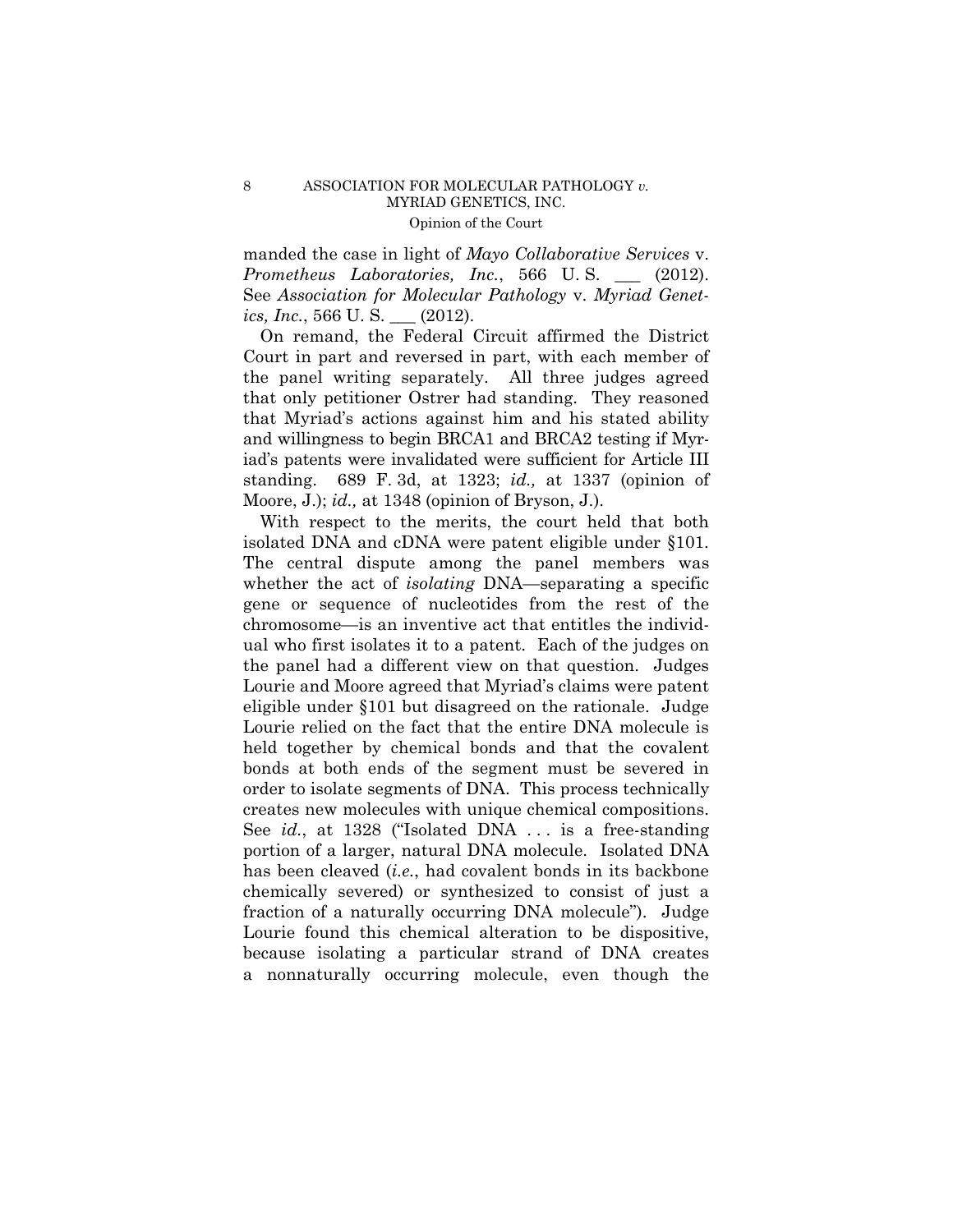chemical alteration does not change the informationtransmitting quality of the DNA. See *id.*, at 1330 ("The claimed isolated DNA molecules are distinct from their natural existence as portions of larger entities, and their informational content is irrelevant to that fact. We recognize that biologists may think of molecules in terms of their uses, but genes are in fact materials having a chemical nature"). Accordingly, he rejected petitioners' argument that isolated DNA was ineligible for patent protection as a product of nature.

Judge Moore concurred in part but did not rely exclusively on Judge Lourie's conclusion that chemically breaking covalent bonds was sufficient to render isolated DNA patent eligible. *Id.*, at 1341 ("To the extent the majority rests its conclusion on the chemical differences between [naturally occurring] and isolated DNA (breaking the covalent bonds), I cannot agree that this is sufficient to hold that the claims to human genes are directed to patentable subject matter"). Instead, Judge Moore also relied on the United States Patent and Trademark Office's (PTO) practice of granting such patents and on the reliance interests of patent holders. *Id.,* at 1343. However, she acknowledged that her vote might have come out differently if she "were deciding this case on a blank canvas." *Ibid.* 

Finally, Judge Bryson concurred in part and dissented in part, concluding that isolated DNA is not patent eligible. As an initial matter, he emphasized that the breaking of chemical bonds was not dispositive: "[T]here is no magic to a chemical bond that requires us to recognize a new product when a chemical bond is created or broken." *Id.*, at  $1351$ . Instead, he relied on the fact that "[t]he nucleotide sequences of the claimed molecules are the same as the nucleotide sequences found in naturally occurring human genes." *Id.*, at 1355. Judge Bryson then concluded that genetic "structural similarity dwarfs the significance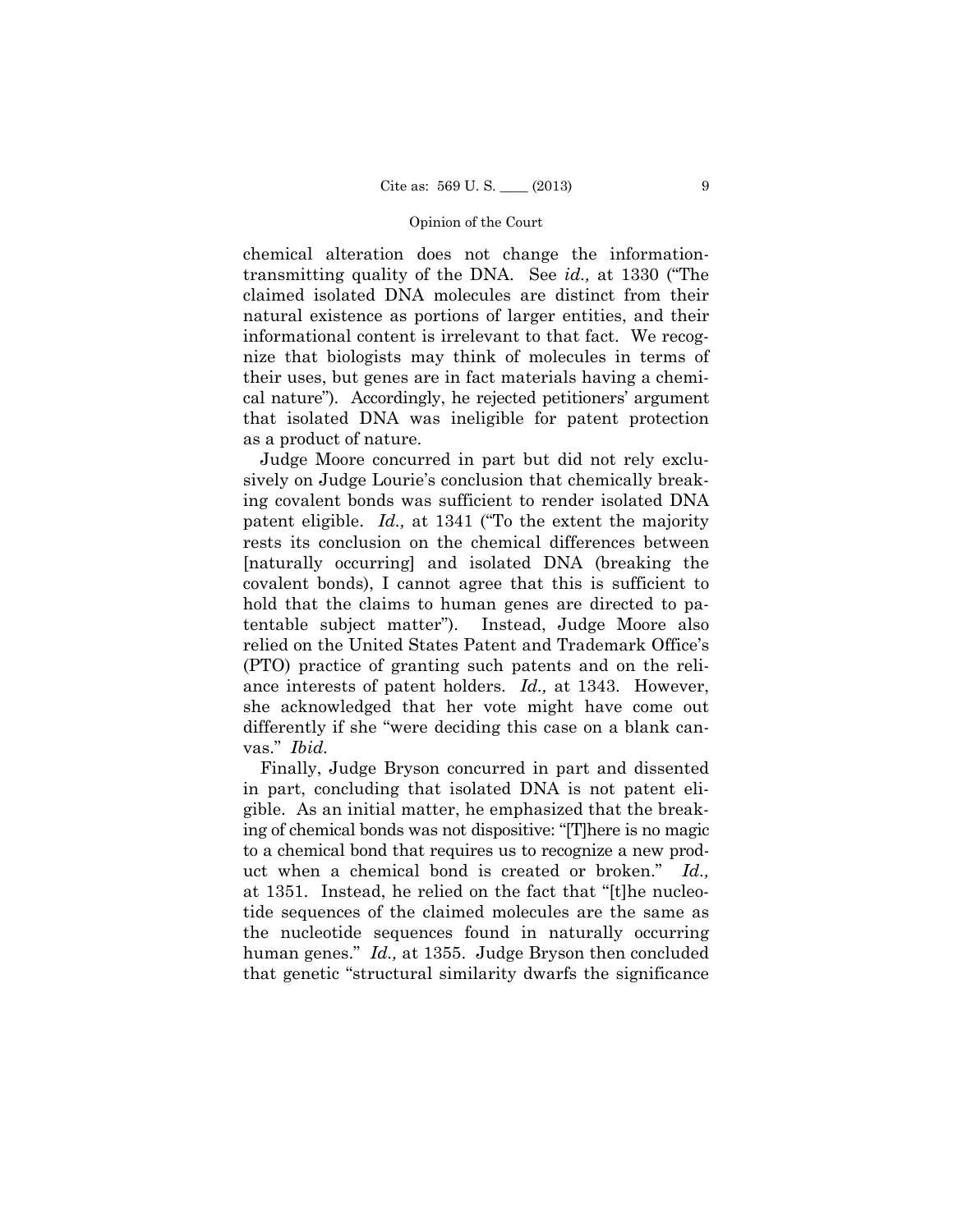of the structural differences between isolated DNA and naturally occurring DNA, especially where the structural differences are merely ancillary to the breaking of covalent bonds, a process that is itself not inventive." *Ibid*. Moreover, Judge Bryson gave no weight to the PTO's position on patentability because of the Federal Circuit's position that "the PTO lacks substantive rulemaking authority as to issues such as patentability." *Id.*, at 1357.

 requirements of §101. *Id.,* at 1326, and n. 9 (recognizing Although the judges expressed different views concerning the patentability of isolated DNA, all three agreed that patent claims relating to cDNA met the patent eligibility that some patent claims are limited to cDNA and that such claims are patent eligible under §101); *id.,* at 1337 (Moore, J., concurring in part); *id.,* at 1356 (Bryson, J., concurring in part and dissenting in part) ("cDNA cannot" be isolated from nature, but instead must be created in the laboratory . . . because the introns that are found in the native gene are removed from the cDNA segment"). $3$  We granted certiorari. 568 U. S. \_\_\_ (2012).

## II

### A

Section 101 of the Patent Act provides:

iiiiii

"Whoever invents or discovers any new and useful ... composition of matter, or any new and useful improvement thereof, may obtain a patent therefor, subject to the conditions and requirements of this title."

<sup>&</sup>lt;sup>3</sup>Myriad continues to challenge Dr. Ostrer's Declaratory Judgment Act standing in this Court. Brief for Respondents 17-22. But we find that, under the Court's decision in *MedImmune, Inc.* v. *Genentech, Inc.*, Dr. Ostrer has alleged sufficient facts "under all the circumstances, [to] show that there is a substantial controversy, between parties having adverse legal interests, of sufficient immediacy and reality to warrant the issuance of a declaratory judgment."  $549$  U. S. 118, 127 (2007) (internal quotation marks omitted).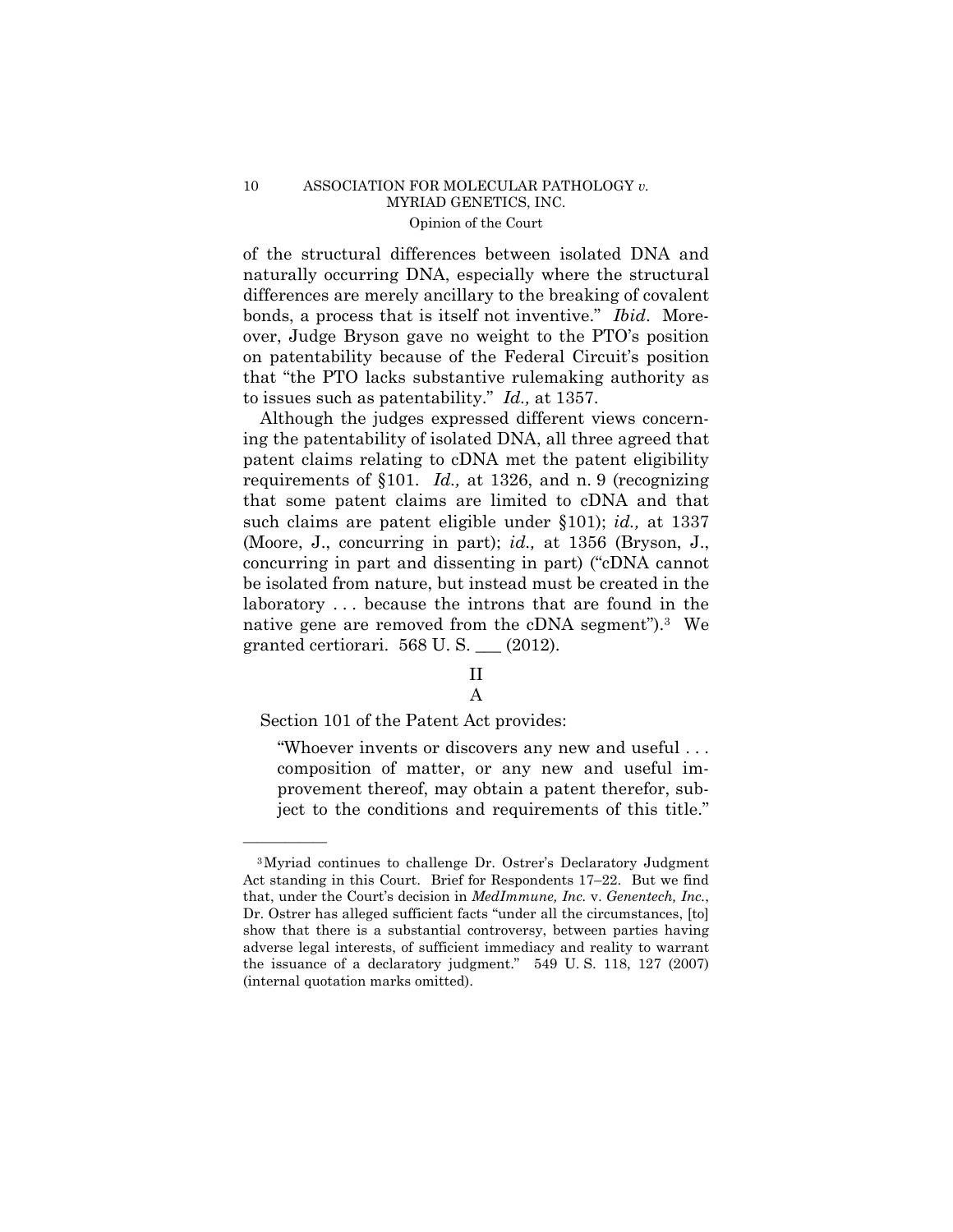### 35 U. S. C. §101.

We have "long held that this provision contains an important implicit exception[:] Laws of nature, natural phenomena, and abstract ideas are not patentable." Mayo, 566 U. S., at \_\_\_ (slip op., at 1) (internal quotation marks and brackets omitted). Rather, "they are the basic tools of scientific and technological work" that lie beyond the domain of patent protection. *Id.,* at \_\_\_ (slip op., at 2). As the Court has explained, without this exception, there would be considerable danger that the grant of patents would "tie up" the use of such tools and thereby "inhibit" future innovation premised upon them.<sup>"</sup> *Id.*, at  $\_\_$  (slip op., at 17). This would be at odds with the very point of patents, which exist to promote creation. *Diamond* v. *Chakrabarty*, 447 U. S. 303, 309 (1980) (Products of nature are not created, and "'manifestations ... of nature [are] free to all men and reserved exclusively to none'").

The rule against patents on naturally occurring things is not without limits, however, for "all inventions at some level embody, use, reflect, rest upon, or apply laws of nature, natural phenomena, or abstract ideas," and "too broad an interpretation of this exclusionary principle could eviscerate patent law."  $566$  U. S., at  $\_\_\_$  (slip op., at 2). As we have recognized before, patent protection strikes a delicate balance between creating "incentives that lead to creation, invention, and discovery" and "imped[ing] the flow of information that might permit, indeed spur, invention."  $Id.$ , at  $\_\_\_$  (slip op., at 23). We must apply this well-established standard to determine whether Myriad's patents claim any "new and useful . . . composition of matter," §101, or instead claim naturally occurring phenomena.

It is undisputed that Myriad did not create or alter any of the genetic information encoded in the BRCA1 and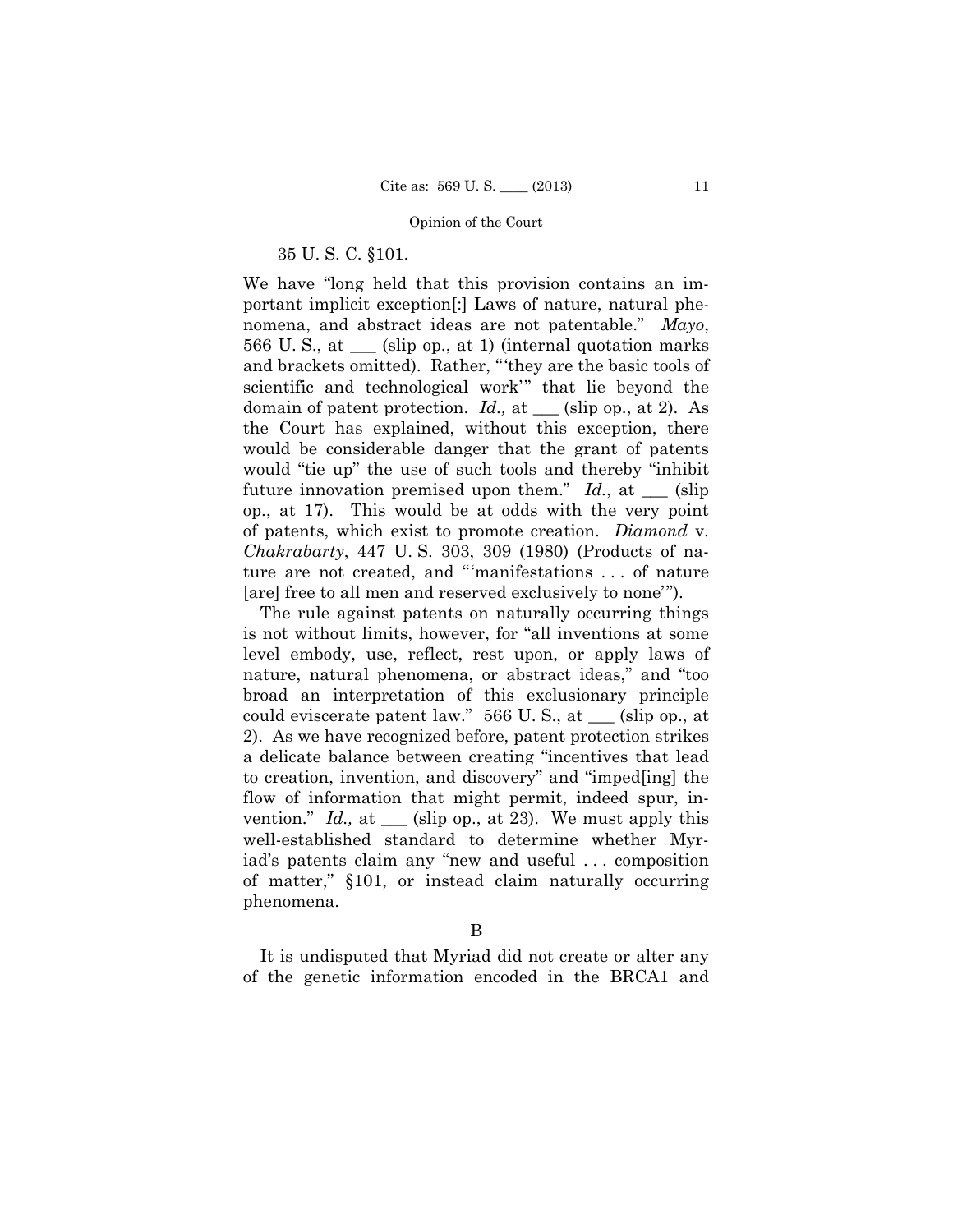BRCA2 genes. The location and order of the nucleotides existed in nature before Myriad found them. Nor did Myriad create or alter the genetic structure of DNA. Instead, Myriad's principal contribution was uncovering the precise location and genetic sequence of the BRCA1 and BRCA2 genes within chromosomes 17 and 13. The question is whether this renders the genes patentable.

Myriad recognizes that our decision in *Chakrabarty* is central to this inquiry. Brief for Respondents  $14$ ,  $23-27$ . In *Chakrabarty*, scientists added four plasmids to a bacterium, which enabled it to break down various components of crude oil. 447 U. S., at 305, and n. 1. The Court held that the modified bacterium was patentable. It explained that the patent claim was "not to a hitherto unknown" natural phenomenon, but to a nonnaturally occurring manufacture or composition of matter—a product of human ingenuity 'having a distinctive name, character [and] use.<sup>"</sup> Id., at 309–310 (quoting *Hartranft* v. *Wiegmann*, 121 U. S. 609, 615 (1887); alteration in original). The *Chakrabarty* bacterium was new "with markedly different characteristics from any found in nature,"  $447$  U. S., at 310, due to the additional plasmids and resultant "capacity for degrading oil." *Id.*, at 305, n. 1. In this case, by contrast, Myriad did not create anything. To be sure, it found an important and useful gene, but separating that gene from its surrounding genetic material is not an act of invention.

fix it in the soil.  $Id.$ , at  $128-129$ . The ability of the bacte- Groundbreaking, innovative, or even brilliant discovery does not by itself satisfy the §101 inquiry. In *Funk Brothers Seed Co.* v. *Kalo Inoculant Co.*, 333 U. S. 127 (1948), this Court considered a composition patent that claimed a mixture of naturally occurring strains of bacteria that helped leguminous plants take nitrogen from the air and ria to fix nitrogen was well known, and farmers commonly "inoculated" their crops with them to improve soil nitrogen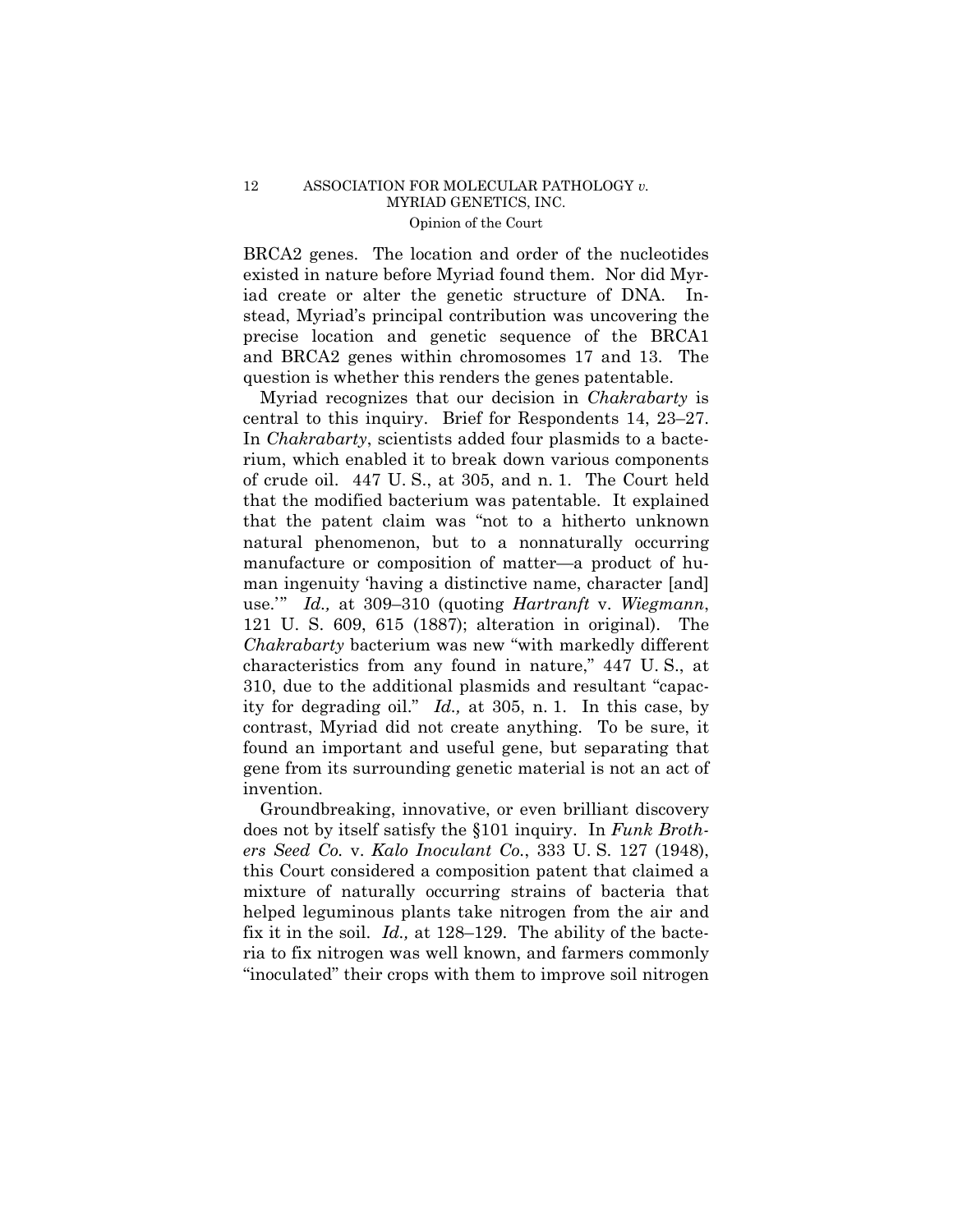levels. But farmers could not use the same inoculant for all crops, both because plants use different bacteria and because certain bacteria inhibit each other. *Id.*, at 129– 130. Upon learning that several nitrogen-fixing bacteria did not inhibit each other, however, the patent applicant combined them into a single inoculant and obtained a patent. *Id.,* at 130. The Court held that the composition was not patent eligible because the patent holder did not alter the bacteria in any way.  $Id.$ , at 132 ("There is no way in which we could call [the bacteria mixture a product of invention] unless we borrowed invention from the discovery of the natural principle itself"). His patent claim thus fell squarely within the law of nature exception. So do Myriad's. Myriad found the location of the BRCA1 and BRCA2 genes, but that discovery, by itself, does not render the BRCA genes "new  $\dots$  composition[s] of matter," §101, that are patent eligible.

Indeed, Myriad's patent descriptions highlight the problem with its claims. For example, a section of the '282 patent's Detailed Description of the Invention indicates that Myriad found the location of a gene associated with increased risk of breast cancer and identified mutations of that gene that increase the risk. See App.  $748-749.4$  In

<sup>4</sup>The full relevant text of the Detailed Description of the Patent is as follows:

 significant homology with known protein or DNA sequences. . . . It is a "It is a discovery of the present invention that the BRCA1 locus which predisposes individuals to breast cancer and ovarian cancer, is a gene encoding a BRCA1 protein, which has been found to have no discovery of the present invention that mutations in the BRCA1 locus in the germline are indicative of a predisposition to breast cancer and ovarian cancer. Finally, it is a discovery of the present invention that somatic mutations in the BRCA1 locus are also associated with breast cancer, ovarian cancer and other cancers, which represents an indicator of these cancers or of the prognosis of these cancers. The mutational events of the BRCA1 locus can involve deletions, insertions and point mutations." App. 749.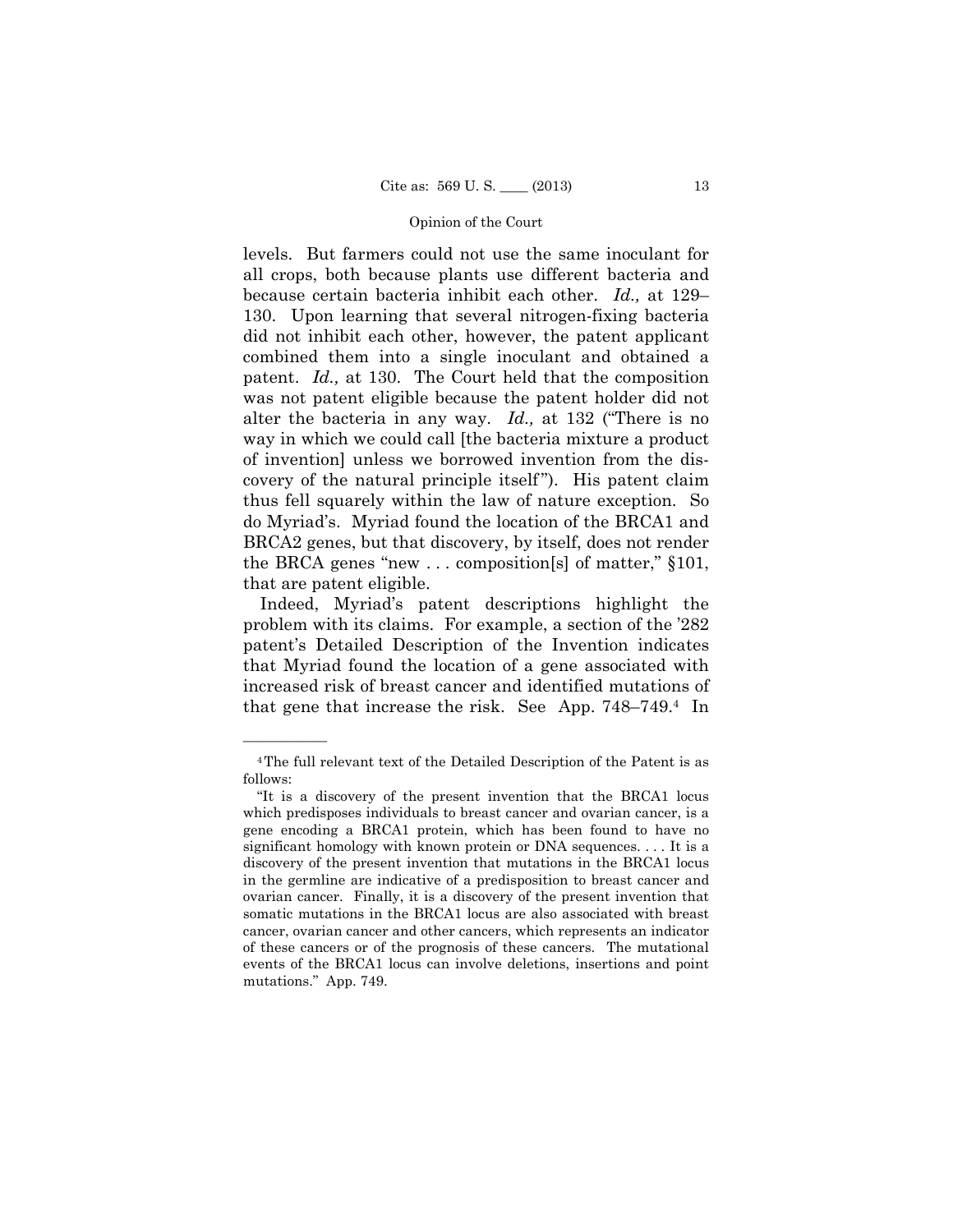subsequent language Myriad explains that the location of the gene was unknown until Myriad found it among the approximately eight million nucleotide pairs contained in a subpart of chromosome 17. See *Ibid*.<sup>5</sup> The '473 and '492 patents contain similar language as well. See *id*., at 854, 947. Many of Myriad's patent descriptions simply detail the "iterative process" of discovery by which Myriad narrowed the possible locations for the gene sequences that it sought.6 See, *e.g.*, *id*., at 750. Myriad seeks to import these extensive research efforts into the §101 patenteligibility inquiry. Brief for Respondents  $8-10$ , 34. But extensive effort alone is insufficient to satisfy the demands of §101.

Nor are Myriad's claims saved by the fact that isolating DNA from the human genome severs chemical bonds and thereby creates a nonnaturally occurring molecule. Myriad's claims are simply not expressed in terms of chemical composition, nor do they rely in any way on the chemical changes that result from the isolation of a particular section of DNA. Instead, the claims understandably focus on the genetic information encoded in the BRCA1 and

Notwithstanding Myriad's repeated use of the phrase "present invention," it is clear from the text of the patent that the various discoveries *are* the "invention."<br><sup>5</sup> "Starting from a region on the long arm of human chromosome 17 of

the human genome, 17q, which has a size estimated at about 8 million base pairs, a region which contains a genetic locus, BRCA1, which causes susceptibility to cancer, including breast and ovarian cancer, has been identified." Ibid.

<sup>6</sup>Myriad first identified groups of relatives with a history of breast cancer (some of whom also had developed ovarian cancer); because these individuals were related, scientists knew that it was more likely that their diseases were the result of genetic predisposition rather than other factors. Myriad compared sections of their chromosomes, looking for shared genetic abnormalities not found in the general population. It was that process which eventually enabled Myriad to determine where in the genetic sequence the BRCA1 and BRCA2 genes reside. See, *e.g.*, *id.*, at 749, 763–775.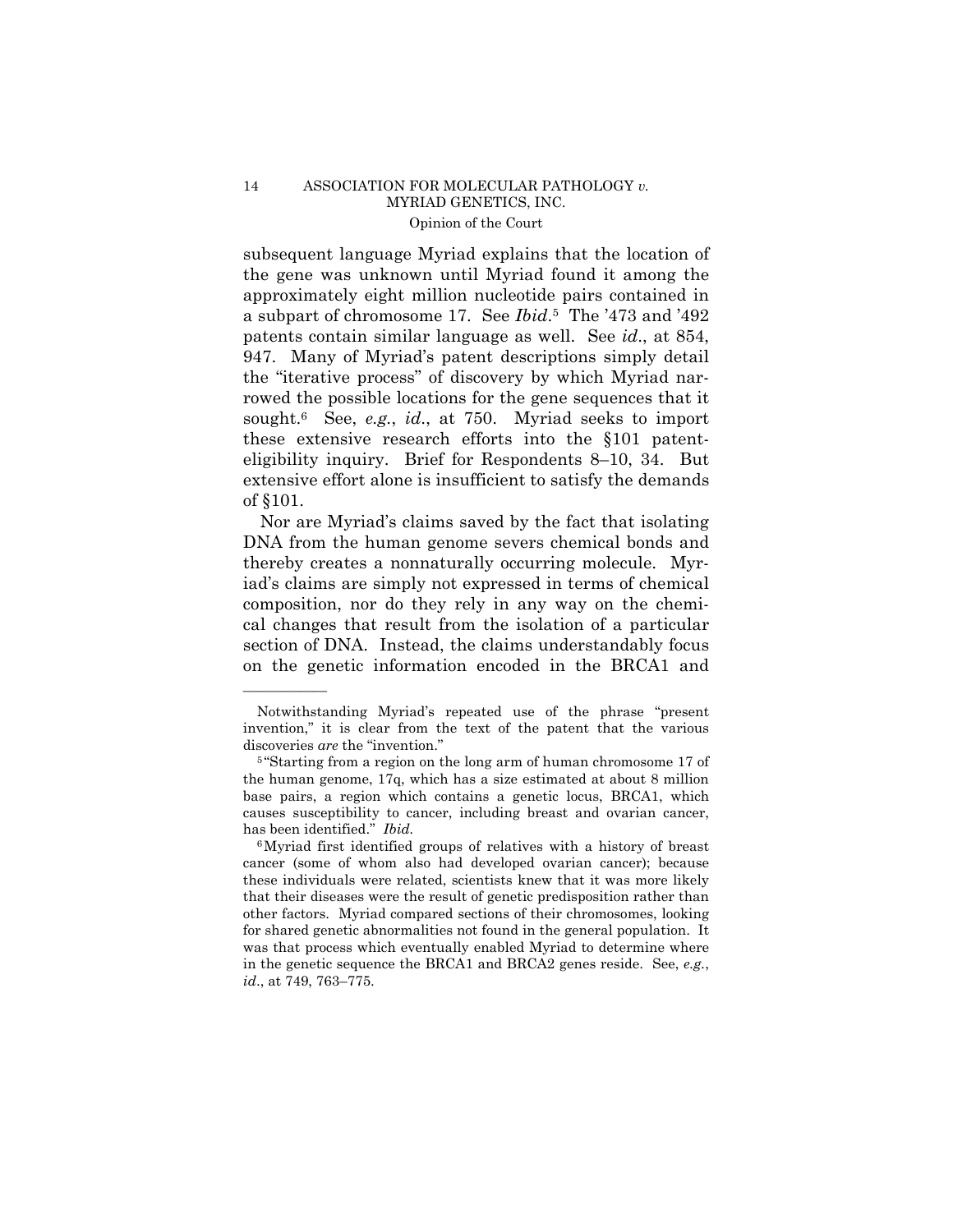BRCA2 genes. If the patents depended upon the creation of a unique molecule, then a would-be infringer could arguably avoid at least Myriad's patent claims on entire genes (such as claims  $1$  and  $2$  of the  $282$  patent) by isolating a DNA sequence that included both the BRCA1 or BRCA2 gene and one additional nucleotide pair. Such a molecule would not be chemically identical to the molecule "invented" by Myriad. But Myriad obviously would resist that outcome because its claim is concerned primarily with the information contained in the genetic *sequence*, not with the specific chemical composition of a particular molecule.

Finally, Myriad argues that the PTO's past practice of awarding gene patents is entitled to deference, citing *J. E. M. Ag Supply, Inc. v. Pioneer Hi-Bred Int'l, Inc., 534* U. S. 124 (2001). See Brief for Respondents 35–39, 49–50. We disagree. *J. E. M.* held that new plant breeds were eligible for utility patents under §101 notwithstanding separate statutes providing special protections for plants, see 7 U. S. C. §2321 *et seq.* (Plant Variety Protection Act); 35 U.S.C. §§161-164 (Plant Patent Act of 1930). After analyzing the text and structure of the relevant statutes, the Court mentioned that the Board of Patent Appeals and Interferences had determined that new plant breeds were patent eligible under §101 and that Congress had recognized and endorsed that position in a subsequent Patent Act amendment. 534 U.S., at 144–145 (citing *In re Hibberd*, 227 USPQ 443 (1985) and 35 U. S. C. §119(f)). In this case, however, Congress has not endorsed the views of the PTO in subsequent legislation. While Myriad relies on Judge Moore's view that Congress endorsed the PTO's position in a single sentence in the Consolidated Appropriations Act of 2004, see Brief for Respondents 31, n. 8; 689 F. 3d, at 1346, that Act does not even mention genes, much less isolated DNA.  $\S 634$ , 118 Stat. 101 ("None of the funds appropriated or otherwise made available under this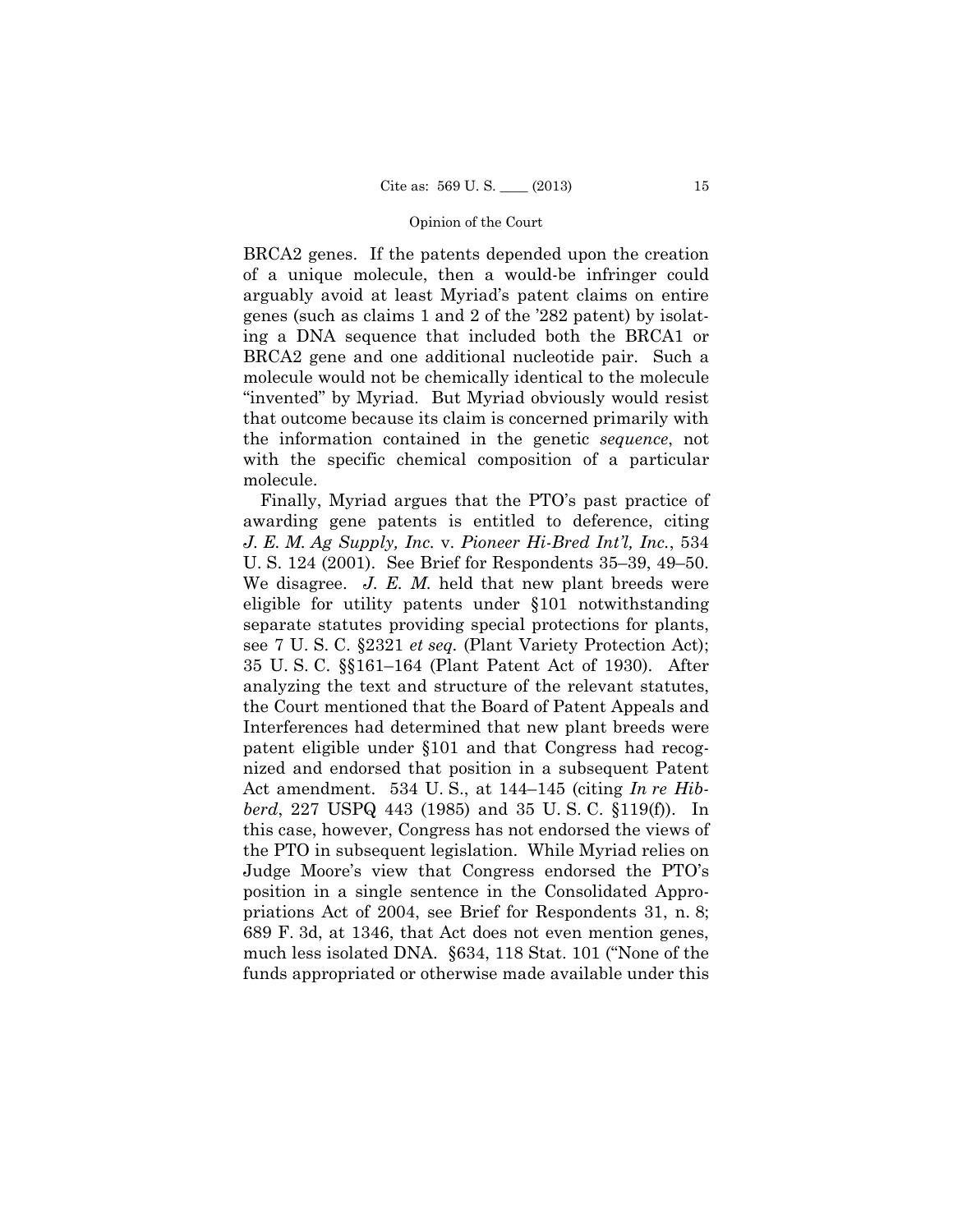Act may be used to issue patents on claims directed to or encompassing a human organism".

isolated DNA is patent-eligible." *Id.*, at 26. See also *id.*, Further undercutting the PTO's practice, the United States argued in the Federal Circuit and in this Court that isolated DNA was *not* patent eligible under §101, Brief for United States as *Amicus Curiae* 20–33, and that the PTO's practice was not "a sufficient reason to hold that at 28–29. These concessions weigh against deferring to the PTO's determination.<sup>7</sup>

cDNA does not present the same obstacles to patentability as naturally occurring, isolated DNA segments. As already explained, creation of a cDNA sequence from mRNA results in an exons-only molecule that is not naturally occurring.8 Petitioners concede that cDNA differs from natural DNA in that "the non-coding regions have

C

Respondents 38-39. Concerns about reliance interests arising from 7Myriad also argues that we should uphold its patents so as not to disturb the reliance interests of patent holders like itself. Brief for PTO determinations, insofar as they are relevant, are better directed to Congress. See *Mayo Collaborative Services* v. *Prometheus Laboratories, Inc.*, 566 U. S. \_\_\_, \_\_\_ (2012) (slip op., at 22–24).

<sup>8</sup>Some viruses rely on an enzyme called reverse transcriptase to reproduce by copying RNA into cDNA. In rare instances, a side effect of a viral infection of a cell can be the random incorporation of fragments of the resulting cDNA, known as a pseudogene, into the genome. Such pseudogenes serve no purpose; they are not expressed in protein creation because they lack genetic sequences to direct protein expression. See J. Watson et al., Molecular Biology of the Gene 142, 144, fig. 7-5 (6th ed. 2008). Perhaps not surprisingly, given pseudogenes' apparently random origins, petitioners "have failed to demonstrate that the pseudogene consists of the same sequence as the BRCA1 cDNA." *Association for Molecular Pathology* v. *United States Patent and Trademark Office*, 689 F. 3d 1303, 1356, n. 5 (CA Fed. 2012). The possibility that an unusual and rare phenomenon *might* randomly create a molecule similar to one created synthetically through human ingenuity does not render a composition of matter nonpatentable.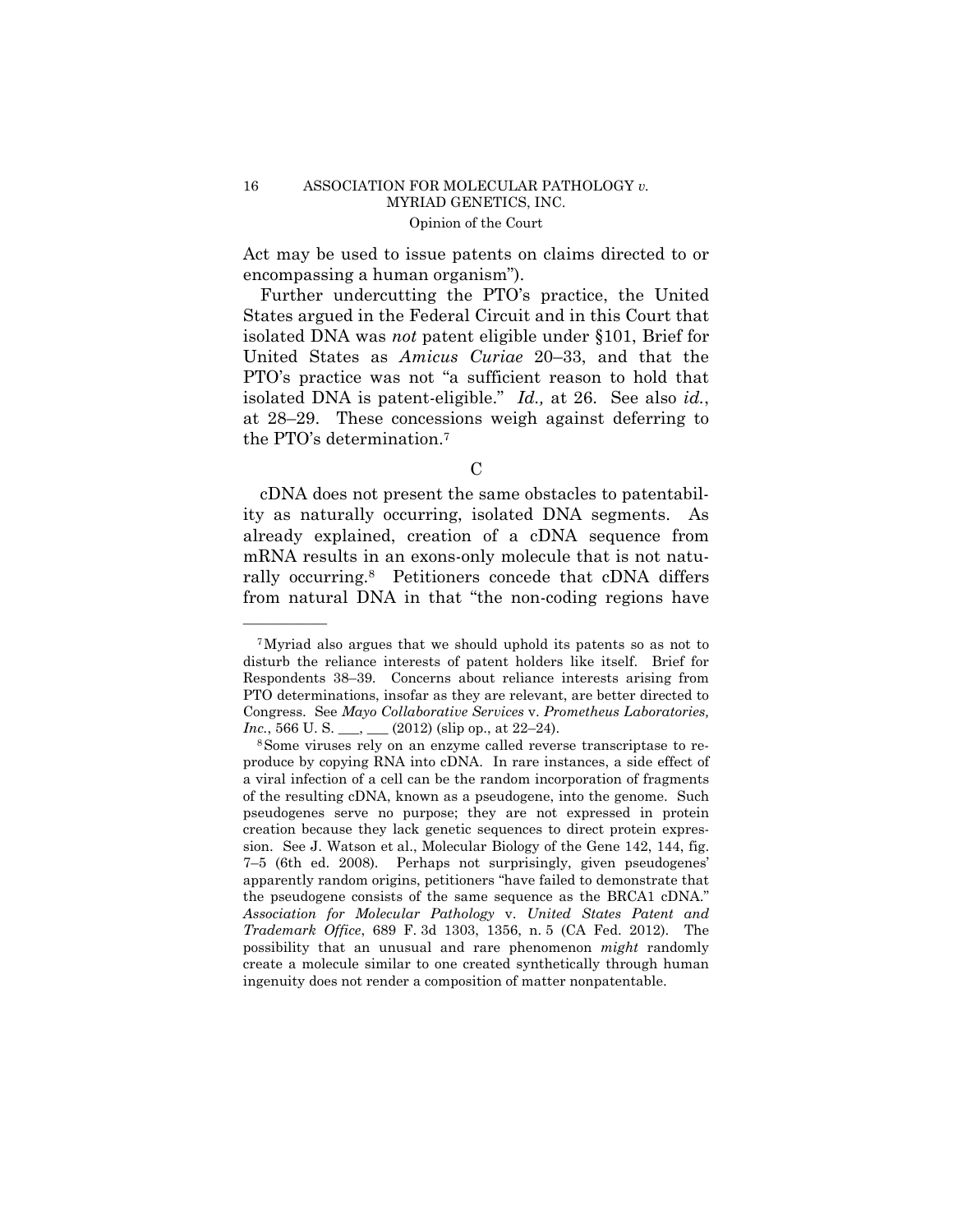been removed." Brief for Petitioners 49. They nevertheless argue that cDNA is not patent eligible because " $[t]$ he nucleotide sequence of cDNA is dictated by nature, not by the lab technician."  $Id.$ , at 51. That may be so, but the lab technician unquestionably creates something new when cDNA is made. cDNA retains the naturally occurring exons of DNA, but it is distinct from the DNA from which it was derived. As a result, cDNA is not a "product of nature" and is patent eligible under  $$101$ , except insofar as very short series of DNA may have no intervening introns to remove when creating cDNA. In that situation, a short strand of cDNA may be indistinguishable from natural DNA.9

### III

It is important to note what is *not* implicated by this decision. First, there are no method claims before this Court. Had Myriad created an innovative method of manipulating genes while searching for the BRCA1 and BRCA2 genes, it could possibly have sought a method patent. But the processes used by Myriad to isolate DNA were well understood by geneticists at the time of Myriad's patents "were well understood, widely used, and fairly uniform insofar as any scientist engaged in the search for a gene would likely have utilized a similar approach," 702 F. Supp. 2d, at  $202-203$ , and are not at issue in this case.

Similarly, this case does not involve patents on new *applications* of knowledge about the BRCA1 and BRCA2 genes. Judge Bryson aptly noted that, "[a]s the first party with knowledge of the [BRCA1 and BRCA2] sequences, Myriad was in an excellent position to claim applications of that knowledge. Many of its unchallenged claims are

<sup>9</sup>We express no opinion whether cDNA satisfies the other statutory requirements of patentability. See, *e.g.*, 35 U. S. C. §§102, 103, and 112; Brief for United States as *Amicus Curiae* 19, n. 5.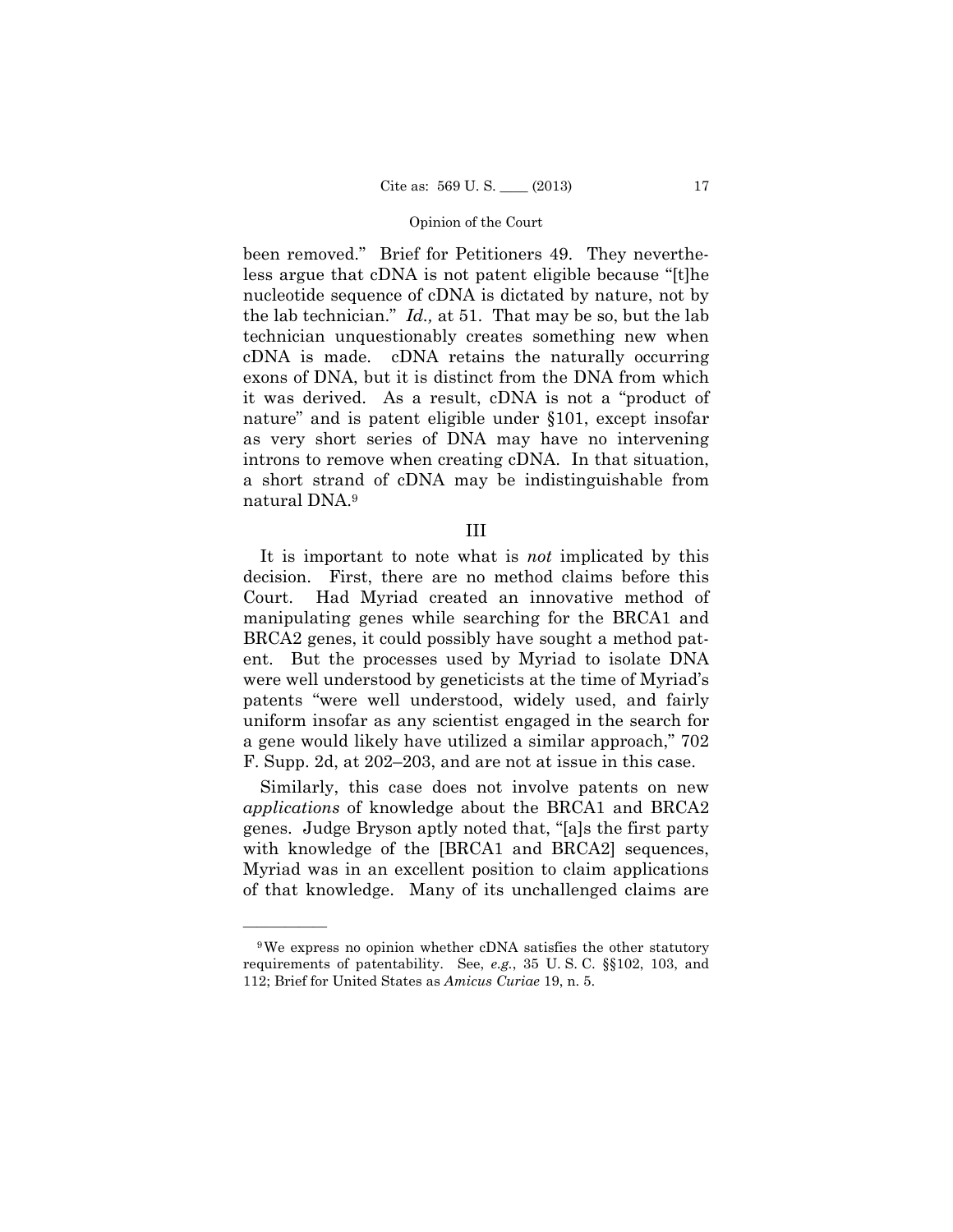limited to such applications."  $689$  F. 3d, at 1349.

Nor do we consider the patentability of DNA in which the order of the naturally occurring nucleotides has been altered. Scientific alteration of the genetic code presents a different inquiry, and we express no opinion about the application of §101 to such endeavors. We merely hold that genes and the information they encode are not patent eligible under §101 simply because they have been isolated from the surrounding genetic material.

\* \* \*

For the foregoing reasons, the judgment of the Federal Circuit is affirmed in part and reversed in part.

*It is so ordered.*